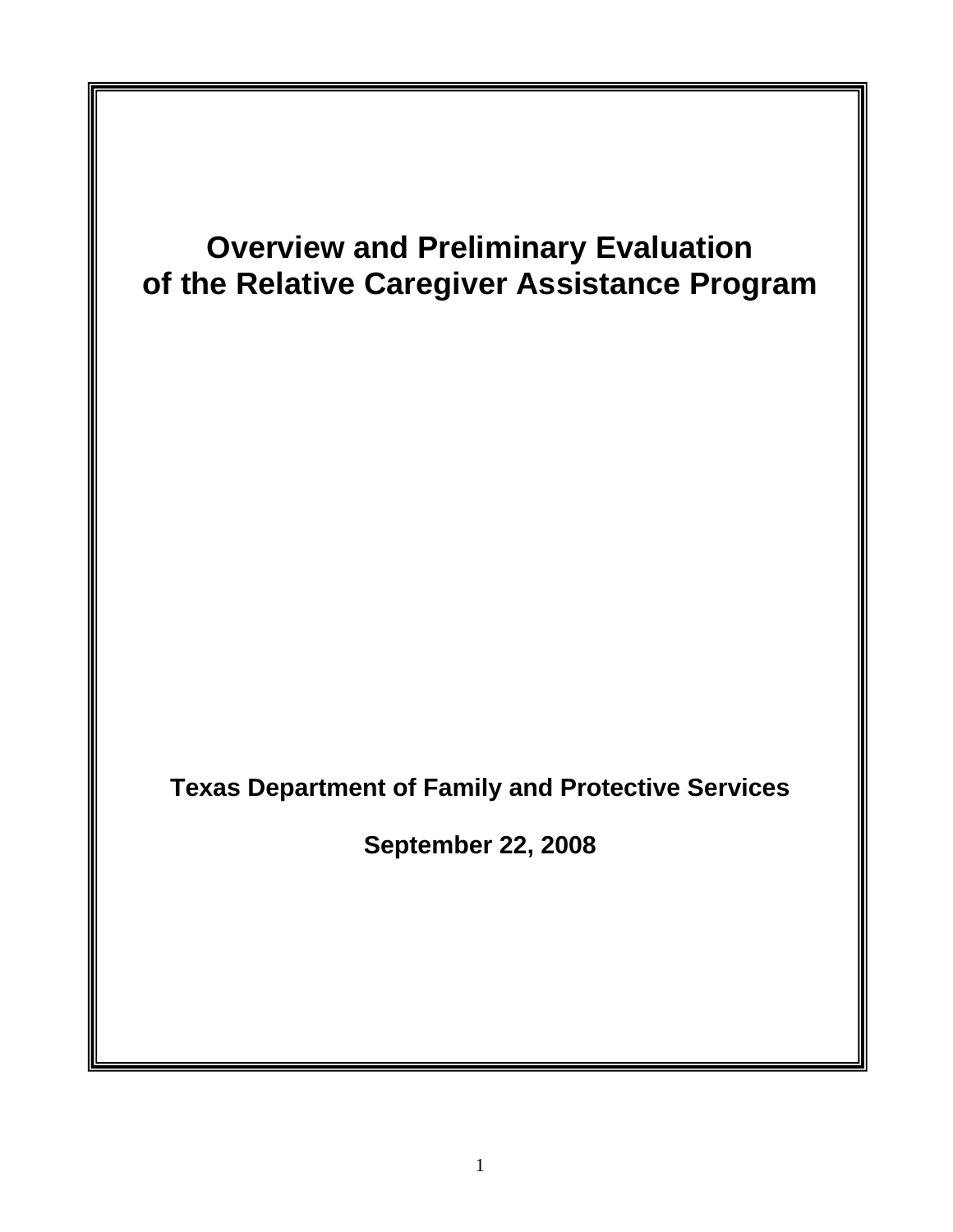## **Table of Contents**

| Early Effects of the Payment Program Using Client Histories and Non-Paid Foster Care |  |
|--------------------------------------------------------------------------------------|--|
|                                                                                      |  |
|                                                                                      |  |
|                                                                                      |  |
| Descriptions of Early Kinship Care Programs and the Family Group Decision Program    |  |
|                                                                                      |  |
|                                                                                      |  |
| Demographics of Children in Kinship Care for Two Time Periods and Children in the    |  |
|                                                                                      |  |

# **List of Figures and Tables**

| Figure 2: Number of Children in New Kinship Placements by Month. Fiscal Years 2003 –    |
|-----------------------------------------------------------------------------------------|
|                                                                                         |
| Figure 3: Living arrangements of children before and after the FGDM conferences. Fiscal |
|                                                                                         |
| Table 1: Demographics of Children in Kinship Care for Two Time Periods and Children in  |
| the General CPS Substitute Care Population: March 2006 to March 2007 14                 |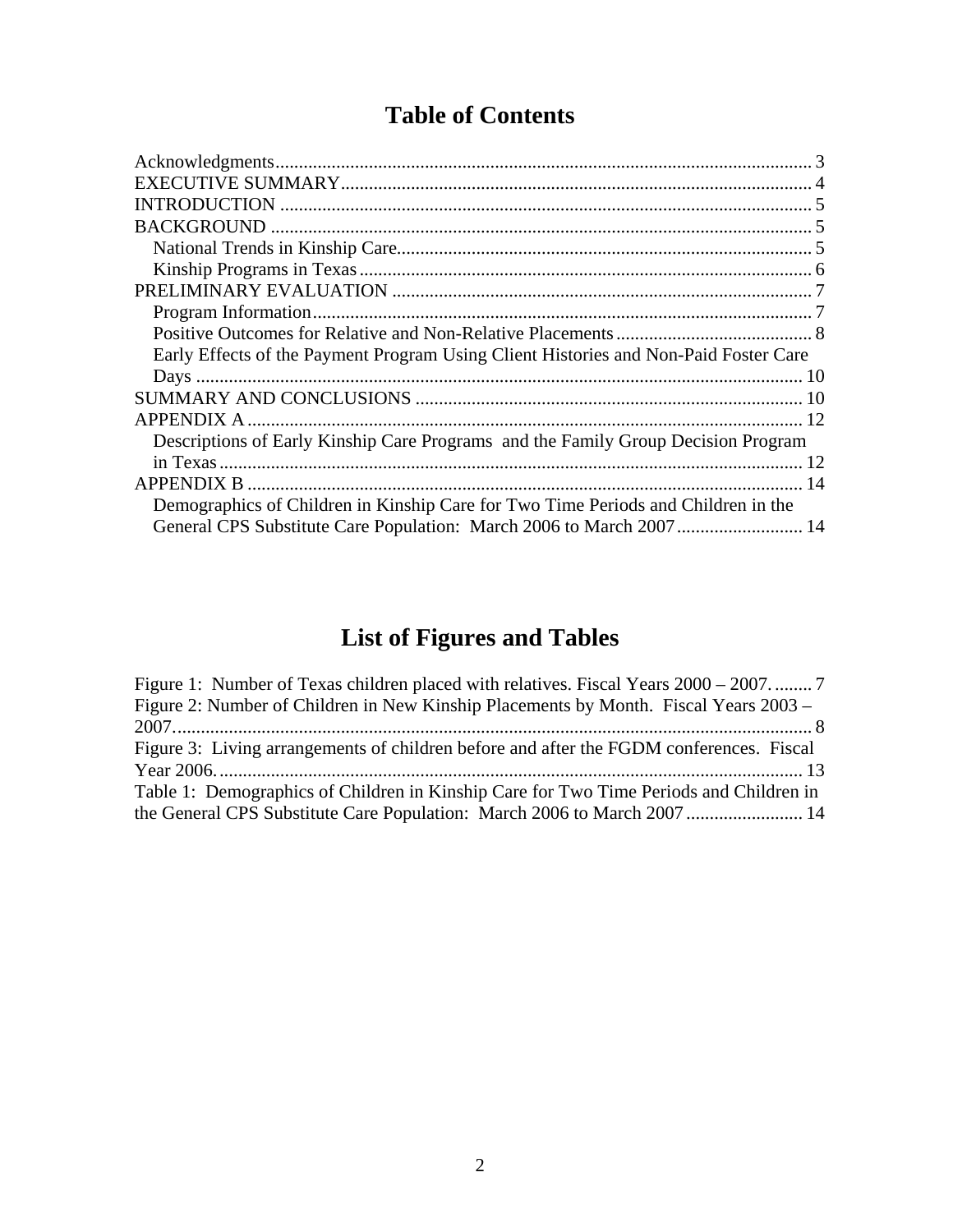#### **Acknowledgments**

<span id="page-2-0"></span>This paper was prepared by the Accountability Division of Child Protective Services (CPS) in the Texas Department of Family and Protective Services (DFPS). We wish to thank those in CPS who helped in reviewing this document and to especially thank Jake Esterline of the Texas Health and Human Services Commission who graciously gave his time and expertise to analyze the cost data contained herein. The authors of this report, listed alphabetically, are Donald Baumann, Ph.D.; Jacob Esterline, MS; Judy Henry, Ph.D.; Janess Sheets, and Kim Wittenstrom, Ph.D.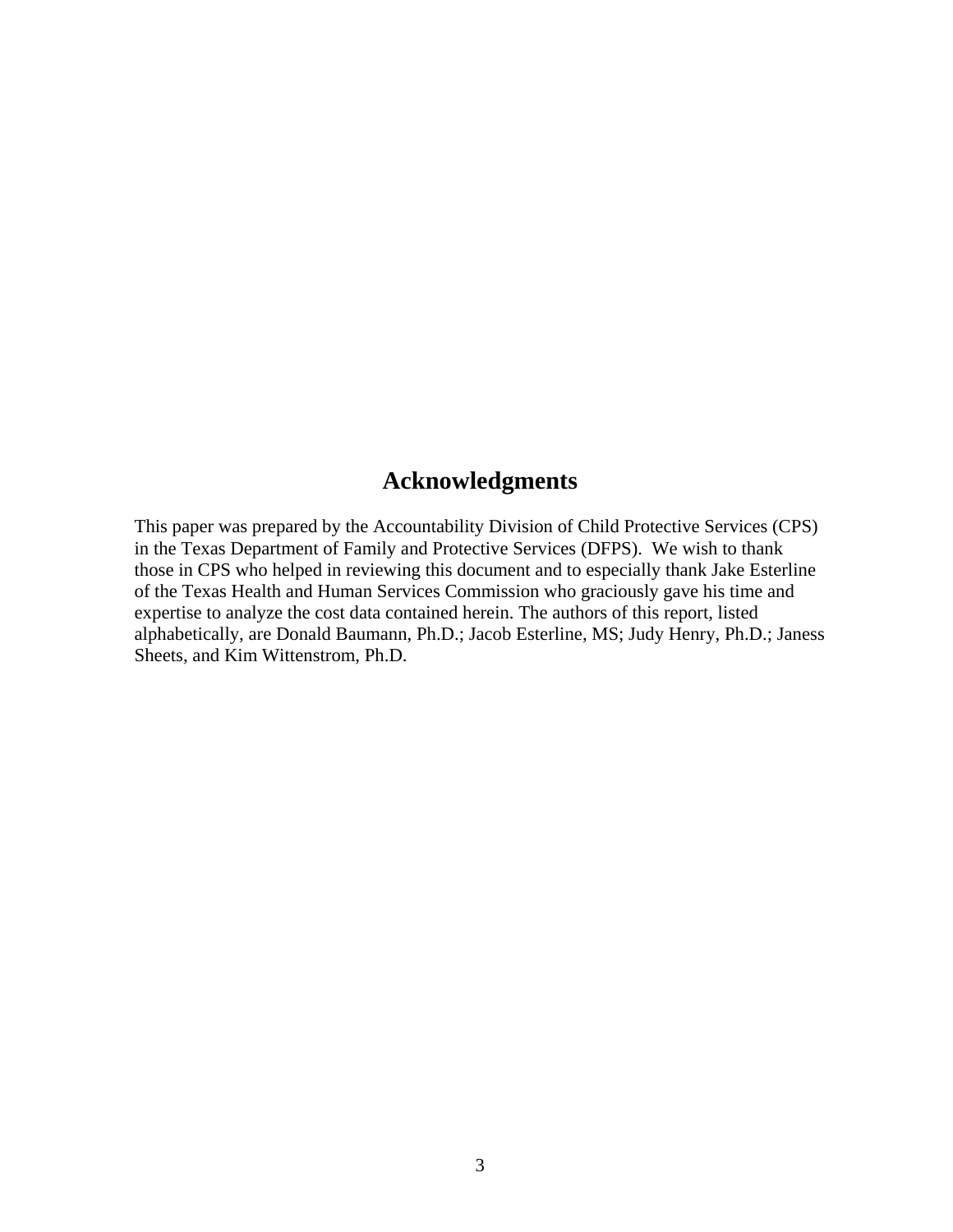## **Overview and Preliminary Evaluation of the Relative Caregiver Assistance Program EXECUTIVE SUMMARY**

<span id="page-3-0"></span>Kinship care has become an important option for children in foster care in Texas, with the percent of Texas children in kinship care almost doubling over the past seven years. In 2000, 14% of children in state custody were in an unpaid relative placement, representing 3,494 children. By 2006, the number of children had increased to 8,138 (26%).

Several DFPS actions have contributed to the substantial increase seen in kinship care, particularly during the 2005 to 2006 time period. The Family Focus Initiative of Child Protective Services (Senate Bill 6, 79th Texas Legislature) provided for an increased emphasis on Family Group Decision Making conferences, expanded the Relative Caregiver (Kinship) Assistance Program statewide to provide support and services to families who care for relative children in their homes, and implemented a financial support process to allow transitional financial assistance for kinship caregivers. During the first six months of the program (March through August 2006), 2,205 children in 1,166 families received over \$1.45 million in relative caregiver support.

The preliminary evaluation examined four facets of the statewide kinship program: 1) general descriptive program data, 2) selected outcomes for children in relative placements versus children in non-relative substitute care, 3) exits from care, and 4) non-paid days in care as a function of the implementation of the Relative Caregiver Assistance Program.

The analyses of the kinship program point to positive outcomes for the children placed with relatives. Once placed with kin, their experience seems to differ in the sense that they are less likely to leave the placement for their own reasons (e.g., running away) or those of their caretaker (e.g., the caretaker requests they be placed elsewhere). They also appear to be safer in a kin placement than in a placement where they have no pre-existing relationship. Finally, they are more likely to have a positive exit from care (reunification, custody to relative, or adoption).

Data comparing those receiving financial assistance to those without, generally suggest a slight difference in exits, with children in kin placements without financial assistance slightly more likely to have exited from care and to have been reunified. Data also indicate a 1% rise in relative placements over and above the current trend following the introduction of the Relative Caregiver Assistance Program. However, the newness of this program warrants caution with regard to attributing success or failure of the program to financial assistance. As more time passes and financial assistance becomes available to more relatives, the outcomes will be more indicative of the program's status.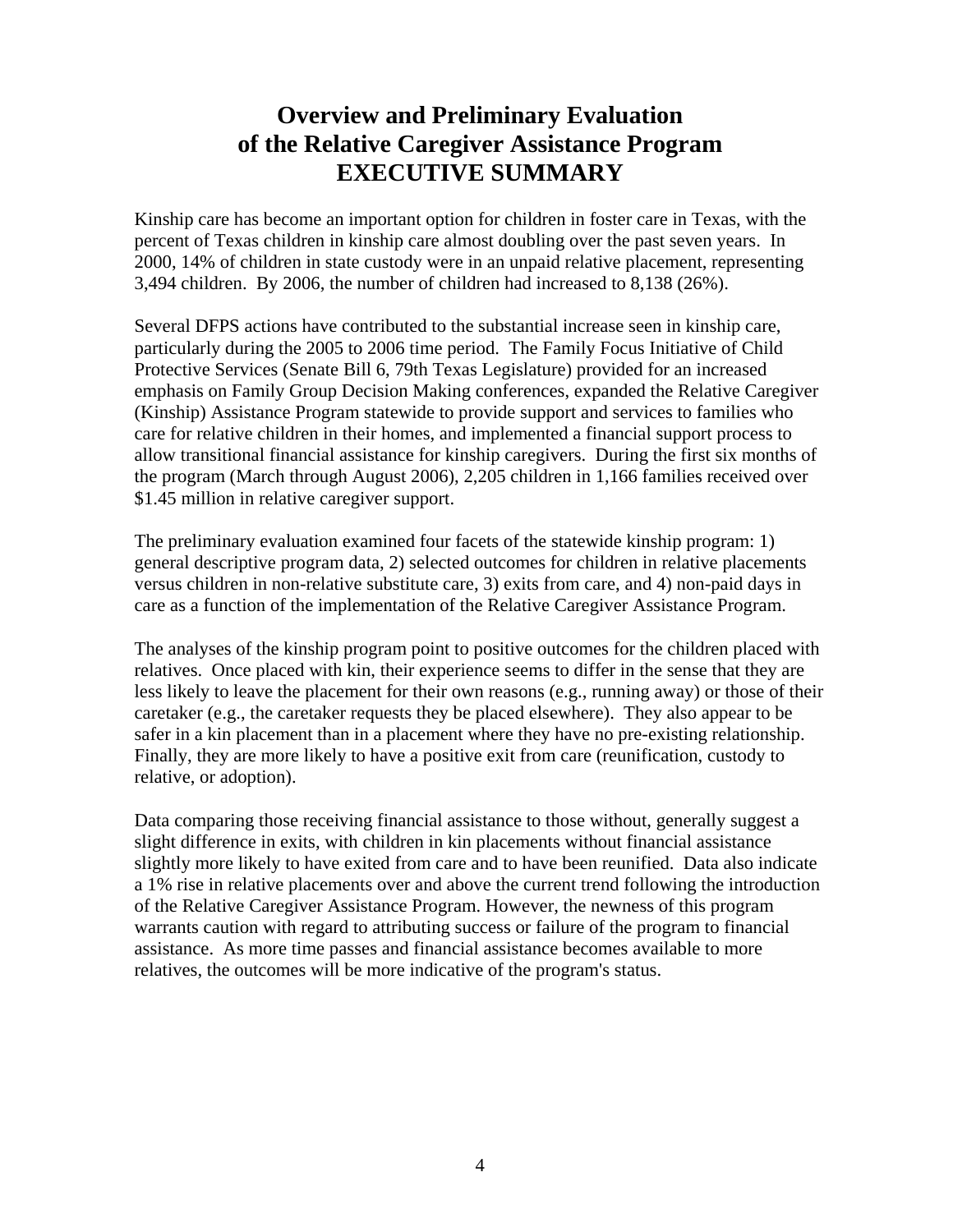#### <span id="page-4-0"></span>Overview and Preliminary Evaluation of the Relative Caregiver Assistance Program

### **INTRODUCTION**

Within the Texas child welfare system, kinship care has become an important option for children in foster care. "Kinship care" is the term used to describe those situations in which children, who are no longer able to live with their own parents, are cared for by grandparents or other relatives.<sup>1</sup> Unlike foster parents in Texas, Texas kinship caregivers have historically provided care to these children without verification, licensure, or financial assistance, though a home study has been conducted to insure child safety. However, in late 2004, the Department of Family and Protective Services (DFPS) began implementing some forms of financial assistance to kin caregivers as a result of a legislative rider enacted by the 78th Legislature allowing financial support for kin caregivers in four South Texas counties.

This report presents an initial descriptive summary of kinship placements<sup>2</sup> in Texas since the inception of the statewide Relative Caregivers Assistance Program and an early evaluation of the effect of financial assistance for kin caregivers. Additional time and experience will be needed before a thorough evaluation that examines a full range of outcomes, with precision, may be completed.

## **BACKGROUND National Trends in Kinship Care**

In 1996 the Personal Responsibility and Work Opportunity Reconciliation Act (P.L. 104- 193) required states to give preference to adult relatives over non-relative caregivers, provided the relative caregiver met the state's child protection standards. The Adoption and Safe Family Act (P.L. 105-89) in 1997 also recognized the special place of kin in the child welfare system by making some special exceptions to general regulations for children in kin placements. Supporting these legislative changes were research results showing that kinship placements are better able than foster care placements to: 1) reinforce a child's sense of identity and self-esteem, 2) help children make connections with extended families, 3) continue lifelong family traditions and memories, 4) provide more stable placements, and 5) enable children to live with people they know and trust.

Though research suggests that children benefit from kin placements, it also points to the numerous challenges for the caregivers who tend to be older, single, poorer and live in more disadvantaged neighborhoods than foster parents. As a consequence there are fewer resources available for children placed with relatives. Additionally, kinship caregivers tend to receive fewer services for both themselves and the children in their care.<sup>34</sup> Furthermore,

<sup>&</sup>lt;sup>1</sup> Shlonsky A, Dawson W, Choi Y, Piccus W, Cardona P, and Needell B. (2004). Kinship support services in California: An evaluation of California's Kinship Support Services Program.

 $2^2$  The information contained in this report represents only those children in Kinship Care for whom CPS has legal custody.

 $3\overline{3}$  Geen, R. & Berrick, J.D. (2002). Kinship care: An evolving service delivery option. Children and Youth Services Review, 24(1/2), 1-14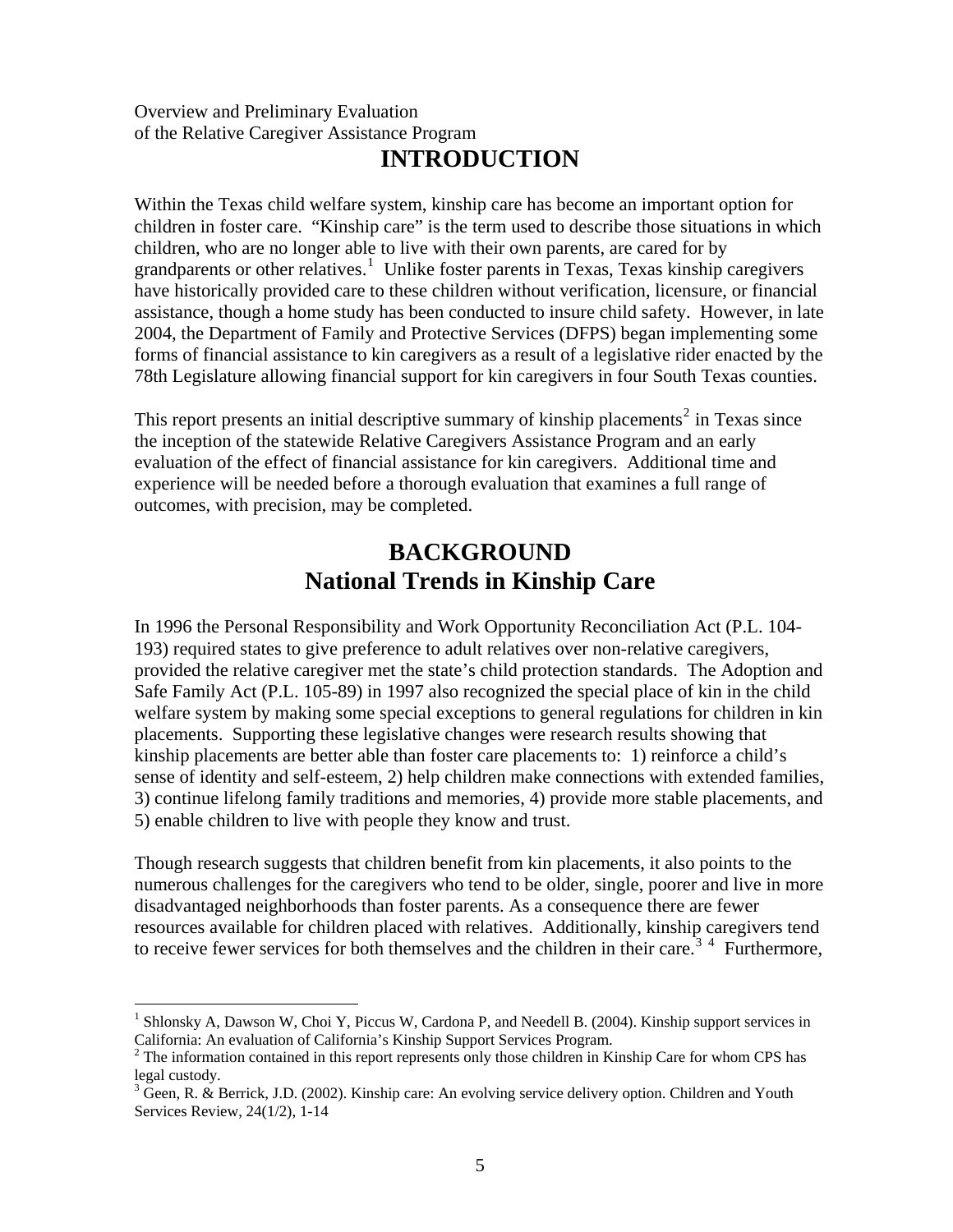<span id="page-5-0"></span>the lack of monetary resources and support services can lead to disruptions, sending the children back into paid foster care.<sup>5 6</sup> Finally, relative caregivers traditionally have been left to raise these children largely on their own while foster parents receive special training and services related to raising children in their care. Thus, kinship programs have developed nationally that are designed to help relatives shoulder the responsibility of caring for these children by providing similar services to those provided to foster parents. The services may include financial resources, as well as case management and support services. The aim is to reduce the likelihood of children returning to traditional foster care through the provision of these support services.

### **Kinship Programs in Texas**

The first pilot of a kinship care program in Texas began in Bexar County in 1997 through the support of a three-year federal grant. Known as the Comprehensive Relative Enhancement Support and Training Project (CREST), the program was continued after the third year through the support of Casey Family Programs. Paid caregiver assistance expanded to four additional South Texas counties in 2003 through a Rider enacted by the 78th Texas Legislature and was known as the Supporting and Educating Relatives as Placements (SERAPE) program. Each of these programs is described in more detail in Appendix A.

The Family Focus Initiative of Child Protective Services (CPS) was created in 2005 as part of the DFPS renewal effort resulting from Senate Bill 6 passed by the 79th Texas Legislature and has had a substantial impact on kinship programs in Texas. Through this initiative, CPS has been able to increase the emphasis on Family Group Decision Making conferences, allowing immediate family members and other relatives greater participation in decisions regarding children in CPS care. The Family Focus Initiative also allowed for the expansion of the Relative Caregiver Program statewide to provide support and services to families who care for relative children in their homes and the implementation of a financial support process (Relative Caregiver Assistance Program) to allow transitional payments for kinship caregivers. The financial assistance payments are made available statewide through the combined efforts of Kinship Development Workers and regular conservatorship caseworkers.

The services, which were made available in March 2006, include the funding of one-time integration payments (\$1,000), annual per child reimbursement payments (\$500), and day care services. During the first six months of the program (March through August 2006) 2,205 children in 1,166 families received over \$1.45 million in relative caregiver assistance.

The results of these targeted CPS efforts are most clearly illustrated in Figure 1. The percent of Texas children in kinship care has doubled over the past eight years, with the

 $\frac{1}{4}$ <sup>4</sup> Ehrle, J. & Geen, R. (2002). Kin and non-kin foster care---Findings from a national survey. Children and Youth Services Review, 24(1/2), 15-35.

<sup>&</sup>lt;sup>5</sup> Terling-Watt, T. (2001). Permanency in Kinship Care: An exploration of disruption rates and factors associated with placement disruption. Children and Youth Services Review, 23(2), 111-126. 6

Testa, M.F., & Slack, K. S. (2002). The gift of kinship foster care. Children and Youth Services Review, 24(1/2), 79-108.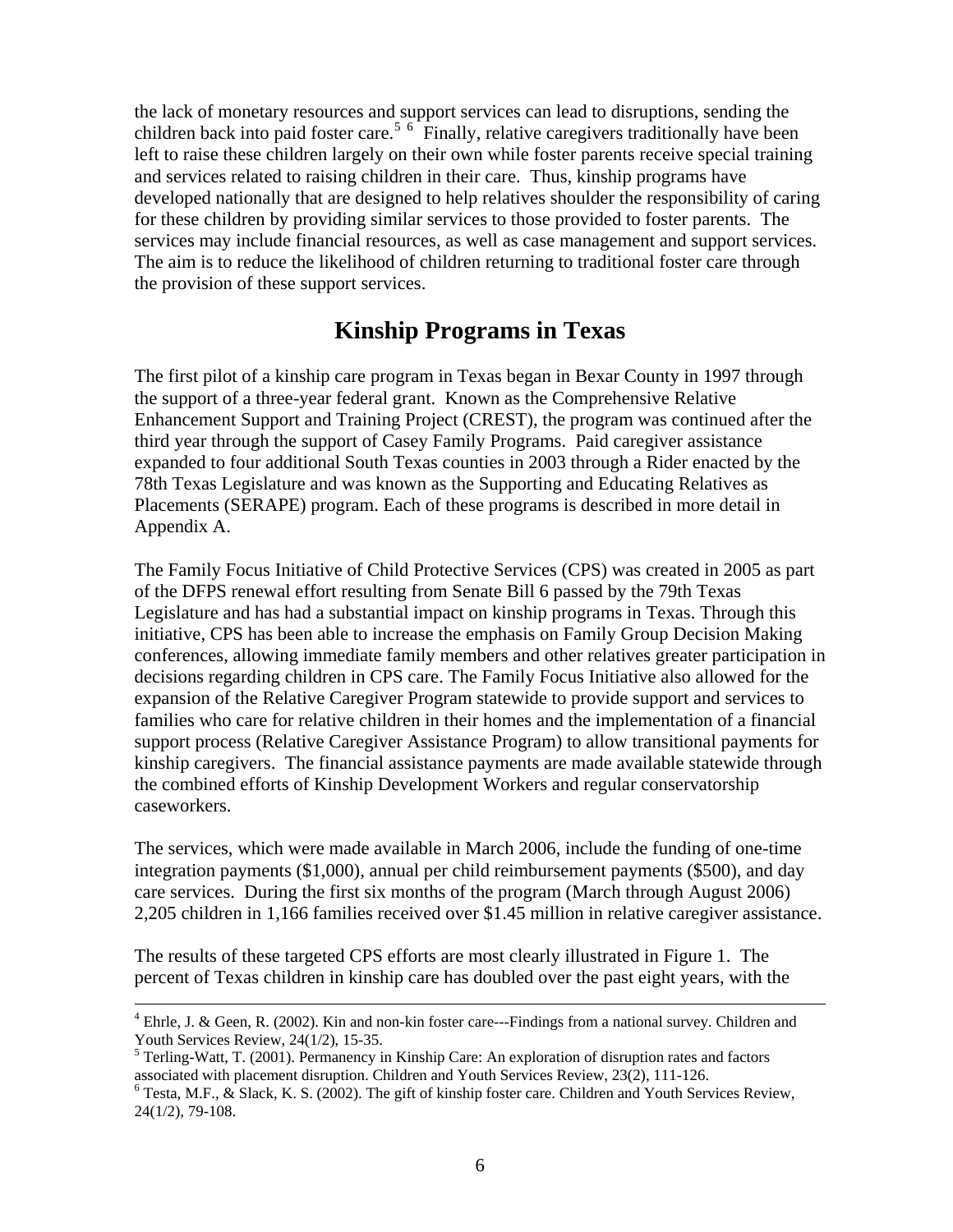<span id="page-6-0"></span>sharpest increase following 2004. In 2000, 14% of children in state custody were in an unpaid relative placement, representing 2,443 children. In 2007, 29% (8,775) of the children were living with relatives or other kin caregivers, $\frac{7}{1}$  some of whom were receiving financial compensation for the placement.





### **PRELIMINARY EVALUATION**

The preliminary evaluation examined four facets of the statewide kinship program: 1) general descriptive program data, 2) selected outcomes for children in relative placements versus children in non-relative substitute care, 3) exits from care, and 4) non-paid days in care as a function of the implementation of the Relative Caregiver Assistance Program. Each of the four evaluation measures is described in the following sections.

#### **Program Information**

As shown in Figure 2, the number of children in new kinship placements has increased steadily and substantially from August 2002 (the end of Fiscal Year 2002) through

 $<sup>7</sup>$  According to DFPS definitions, "kin caregiver" is an inclusive term that includes relatives and close family</sup> friends and others who have a long-standing relationship with the child. These non-biologically related caregivers are sometimes referred to as fictive kin or designated caregivers.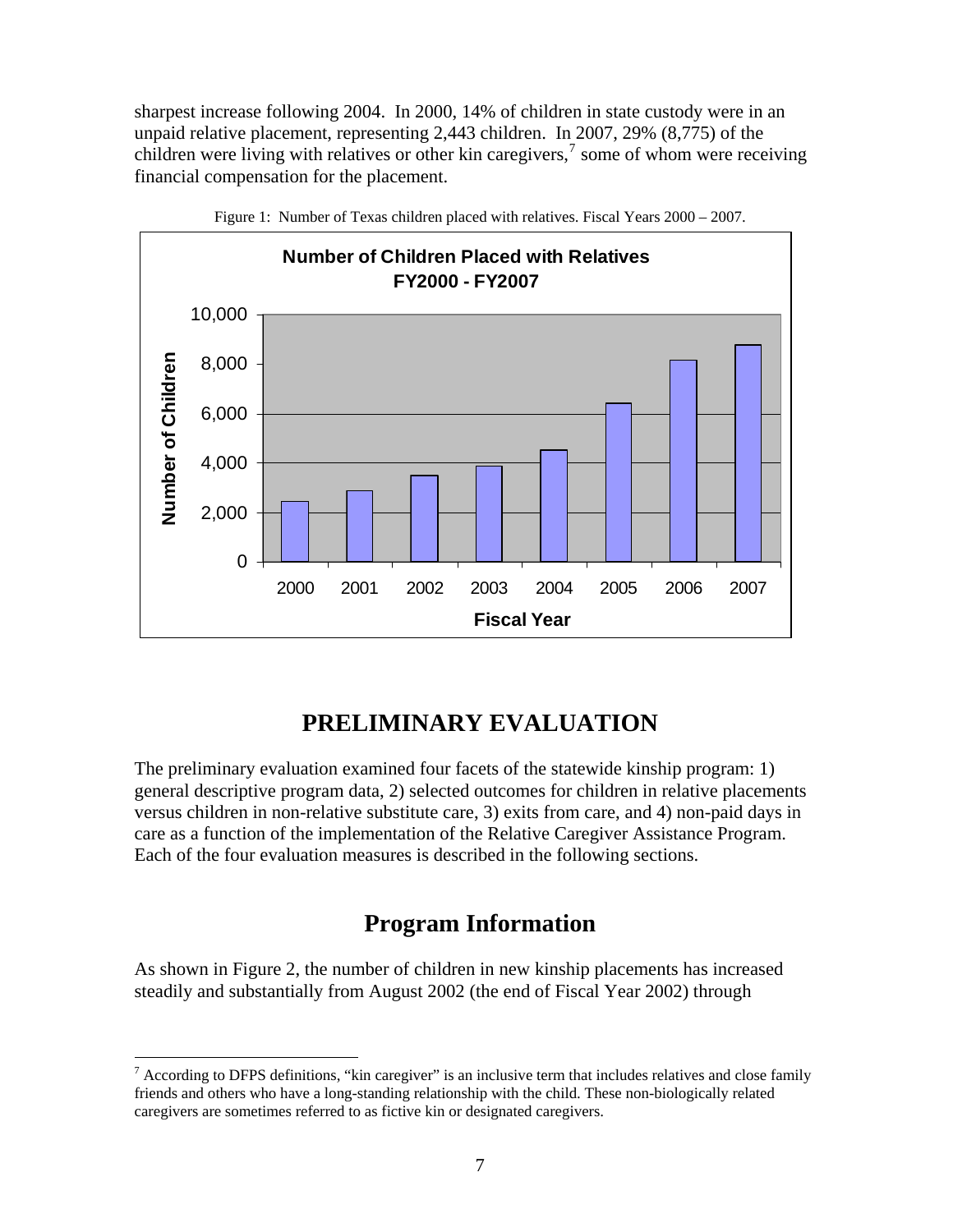<span id="page-7-0"></span>September 2007 (the start of Fiscal Year 2008).<sup>8</sup> The average monthly total of children in new kin placements in Fiscal Year 2003 was 494. During Fiscal Year 2007, that number increased



Figure 2: Number of Children in New Kinship Placements by Month. Fiscal Years 2003 – 2007.

When comparing children in kin placements with the general substitute care population, the most striking differences are those regarding the age, gender, and special need characteristics of the children (see Appendix B). There is a greater percentage of children age nine or younger in kin placements than in the general substitute care population, but a smaller percentage of children age 10 or older. The difference is particularly striking for youth age 14 to 17, with far fewer youth in this age range placed with relatives. There are also slightly more females placed with kin. Finally, fewer children with special need characteristics (physical, medical, emotional, learning, drug/alcohol) are placed with relatives, compared to those in the general population. With the exception of race/ethnicity, these findings are somewhat similar to those found for children who are adopted in CPS. Generally, it is more difficult to find adoptive homes for older boys, especially African American boys and those with special needs.<sup>9</sup>

#### **Positive Outcomes for Relative and Non-Relative Placements**

to 787 children per month, an increase of 61%. In Fiscal Year 2007, DFPS had legal responsibility for 8,775 children who were in relative care. The number of new kinship families has also increased from an average of 331 families in Fiscal Year 2003 to an average of 524 families in Fiscal Year 2007.

<sup>&</sup>lt;sup>8</sup> Data sources: DFPS Data Books and Data Warehouse and Management reports from FY2003 through FY2007. This includes paid and unpaid kinship care.

 $9$  Fluke J, Branton L, and Hedderson, J. (August 2003). Texas Department of Protective and Regulatory Services Outcomes and Cost Study of Adoption Practice Changes in Region 6.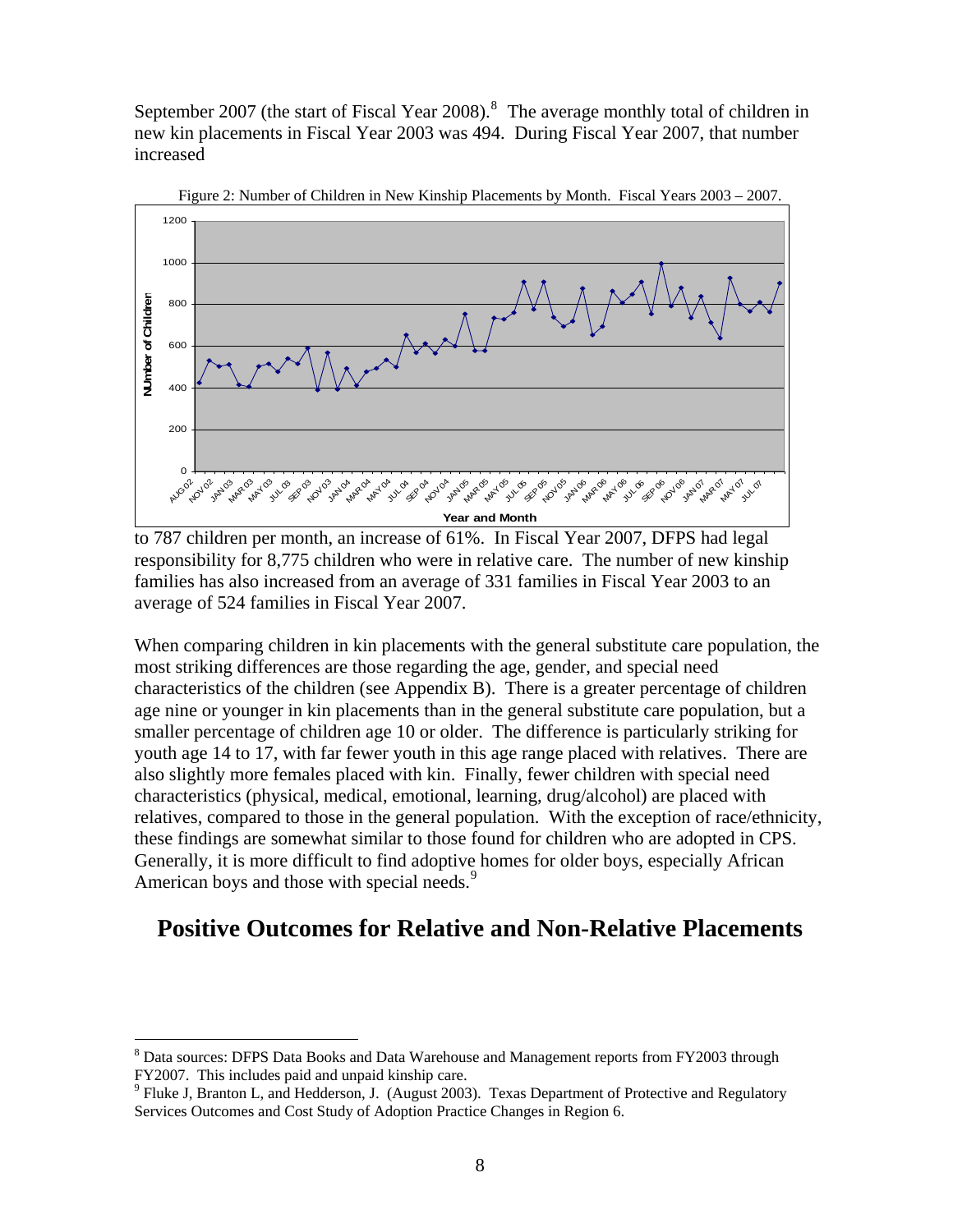Findings from several sets of information indicate that kin placements have positive outcomes.10 First, kin placements tend to be more permanent. When the reason for removal from a placement was due to the child's behavior, 92.4% of the moves were from non-kin placements and 7.6% were from relatives. In addition, when the reason for removal was at the caretaker's request, 82.2% were from non-kin placements and 17.8% were from relatives. Finally, when the child ran away, 92.4% were from non-kin placements and 7.6% were from relatives. Thus, kinship placements may foster a better sense of commitment, both on the part of the child and the relative. Alternatively, it is possible that this could be due to the characteristics of the child, since children placed with relatives tend to be younger and have fewer special needs than children placed in foster care.

Second, it appears that less subsequent harm may befall children when they are with relatives, compared to when they are not. When the reason that a child was removed from a placement was due to risk of abuse or neglect, 70.6% occurred in non-kin placements and 29.4% occurred in kin placements.

Third, positive permanent outcomes are more likely to occur following placement with a relative while the child is in care. Data comparing the permanency outcomes prior to the program to those during the time the program had been in operation revealed that kinship placements were more likely than non-kinship placements to end with a return home (kinship returned home 19.3% compared to 15.6 % non-kinship), or with custody going to the relative. Eighty percent of the relative placements resulted in actual closure of custody going to a relative, while cases not experiencing a relative placement resulted in a discharge of custody to a relative in only 20% of the cases. In other words, kin placement while in care increases the likelihood that the child will permanently reside with a family member. Including adoption as one of the outcomes in the analysis, a child who had at least one kin placement while in care had a positive outcome (return home, custody to a relative or adoption) 95% of the time compared to not having a kin placement which resulted in a positive outcome only 65% of the time.

Finally, the potential impact of financial assistance for relatives was examined for the initial stages of the program by comparing a group of children who entered relative placements with financial assistance with a group that did not receive assistance within a similar timeframe.<sup>11</sup> With 71% of the children still in care, it is too early to draw definitive

<sup>&</sup>lt;sup>10</sup> Three data sets were used in this section. In the first data set, placement changes and permanency for kin placements versus non-kin placements were compared using data collected prior to the implementation of the statewide program (March through December 2005) with that collected after the start of the program (March 2006 to December 2006). Second, long-term outcomes for children who exited care between FY 2001 through FY 2007 and who had at least one kin placement were compared to those children who did not have a kin placement. Finally, in order to assess the early effects of the Relative Care Payment Program, exits from care were examined using an entry cohort of 13,532 children who entered care from February 2006 through October 2006, and who were followed through April 2007 for exit status.

 $11$  Those children who received a kin payment during this period, but did not meet the above criteria were excluded from further analysis. Of the 4,758 children in kin placements that received financial assistance between February 2006 and April 2007, 44% were excluded. They were excluded because they had entered care before the program started and hence had either been in the kin placement a long time before financial assistance was received or had been put in a paid kin placement after they had already been in care a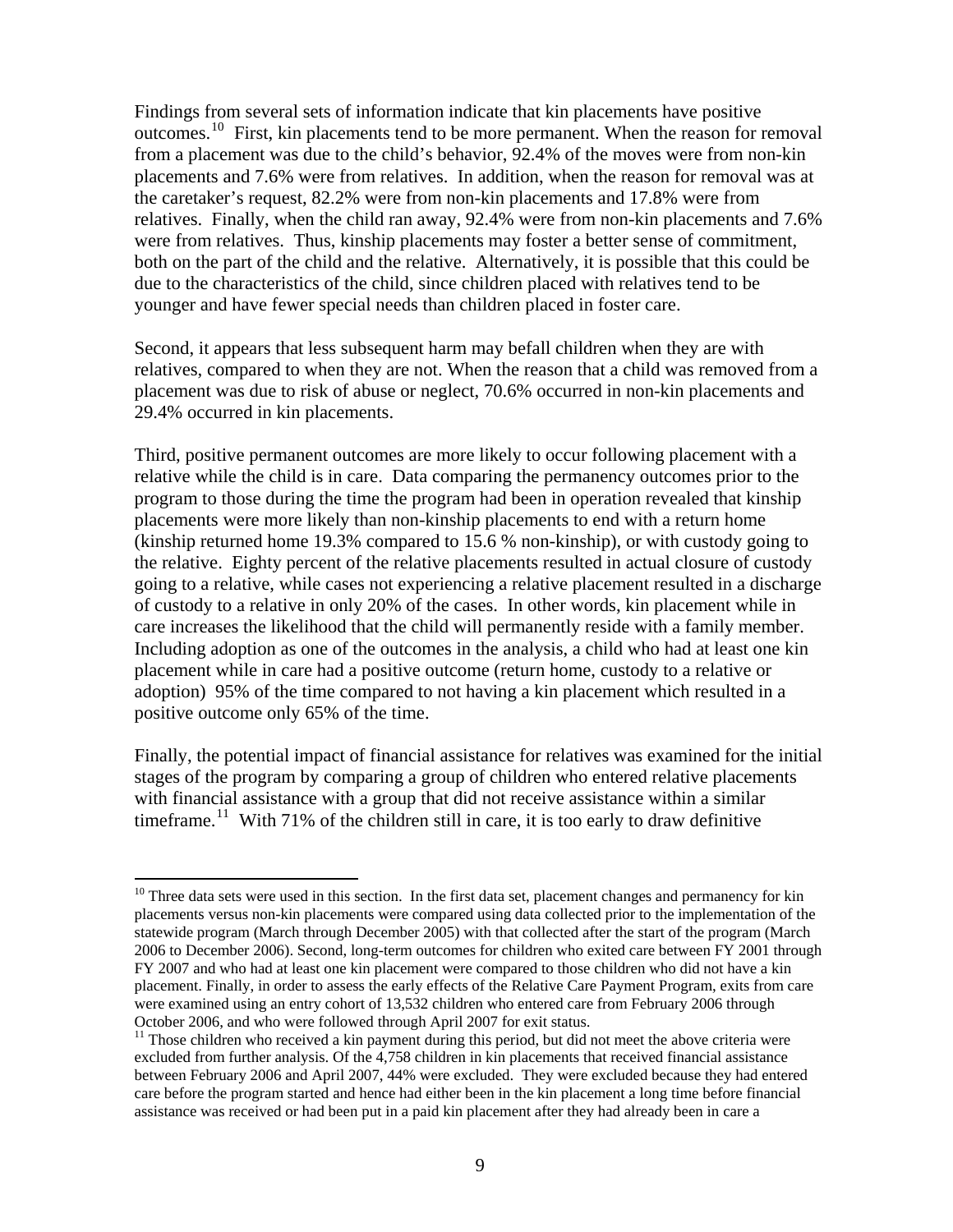<span id="page-9-0"></span>conclusions regarding the true impact of financial assistance on relative placements. However, the children whose kin did not receive financial assistance look to be a slightly different group than the children who went to kin placements with financial assistance. The children in kin placements without financial assistance were slightly more likely to have exited from care (32% versus 26%). They are also more likely to have been reunified (12.1% versus 6.2%).

### **Early Effects of the Payment Program Using Client Histories and Non-Paid Foster Care Days**

To obtain an early look at the potential impact of the Relative Caregiver Assistance Program on the costs of care, forecasters from HHSC created a database made up of children entering care beginning at the start of Fiscal Year 2002 and ending in February 2007. Non-paid foster care days over time for all children in care were analyzed. Results of the analysis indicated that since the Relative Caregiver Assistance Program began in March of 2006, there has been a 1% rise in non-paid foster care days. This rise is over and above the steady rise that DFPS has been witnessing in relative care over the last several years (recall Figure 1). Some caution is warranted here because the program is new and more data will need to be collected to be certain that this trend will continue.

### **SUMMARY AND CONCLUSIONS**

The analyses of the kinship program point to positive outcomes for the children placed with relatives. Once placed with kin, their experience seems to differ from children placed in foster care in the sense that they are less likely to leave the placement for their own reasons (e.g., running away) or those of their caretaker (e.g., the caretaker requests they be placed elsewhere). They also appear to be safer in a kin placement than in a placement where they have no pre-existing relationship. Furthermore, they are more likely to experience a positive exit from care returning home, living with a relative, or by being adopted. There are two potential explanations for these findings. The first is that relative placements bestow positive benefits when compared to foster care. This is consistent with the literature. The second is that the children in relative care are better off than the children in foster care: the population of children who are going into a relative placement are different from those children going into the foster care population in that there is a greater percentage of younger children in kin placements, and fewer children with special characteristics (physical, medical, emotional, learning, drug/alcohol). Subsequent evaluation efforts will need to take these differences into account.

Though it may be too soon to be definitive, data comparing those receiving financial assistance to those without, generally suggest a slight difference in exits, with children in kin placements without financial assistance slightly more likely to have exited from care and to have been reunified.

significant amount of time. A fewer number of children were excluded because they entered care late in the study period and there was not sufficient time for follow-up.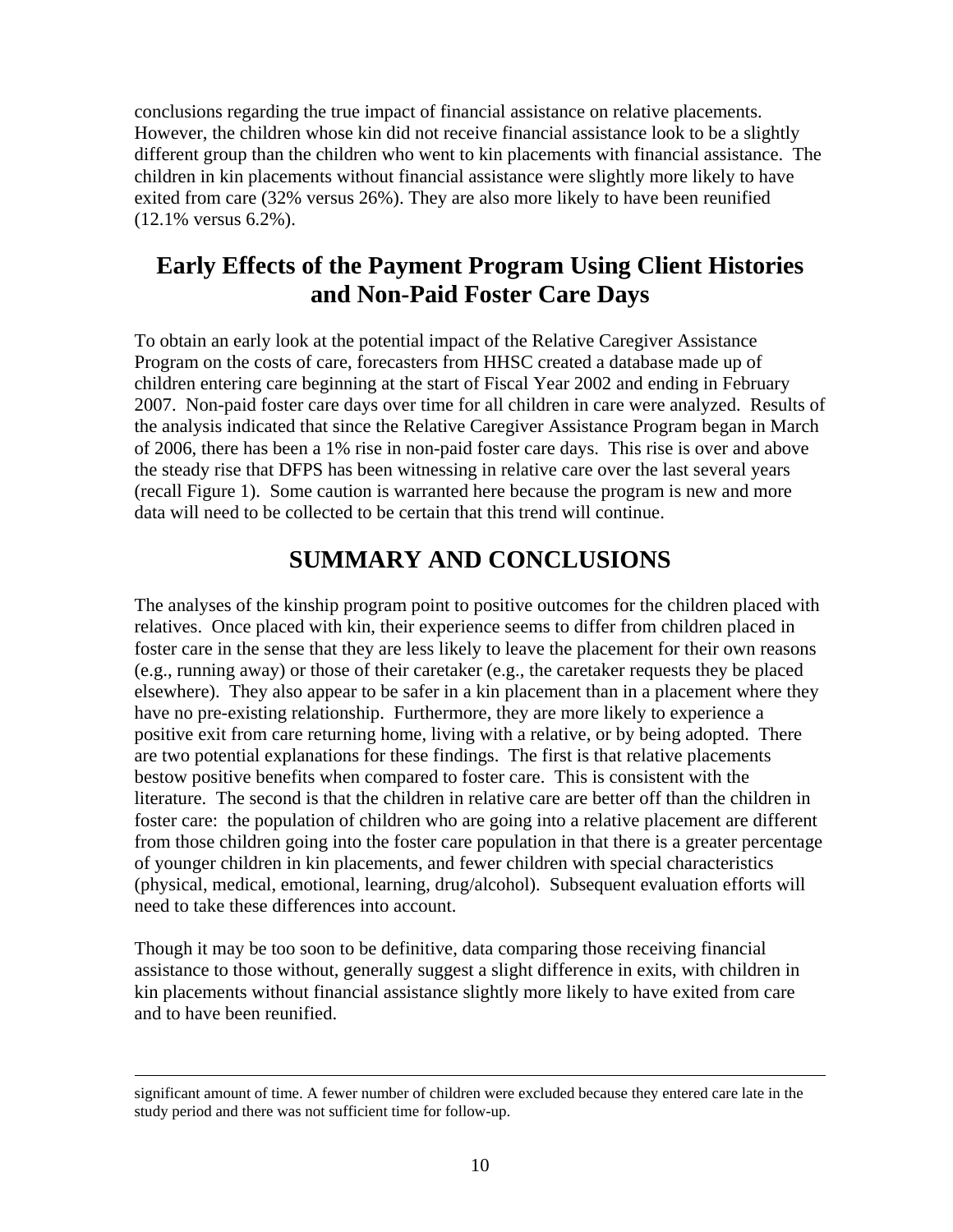Data also indicate a 1% rise in relative placements over and above the current trend following the introduction of the Relative Caregiver Assistance Program. However, the newness of this program warrants caution with regard to attributing success or failure of the program to the financial assistance. As more time passes and financial assistance becomes available to more relatives, the outcomes will be more indicative of the program's status.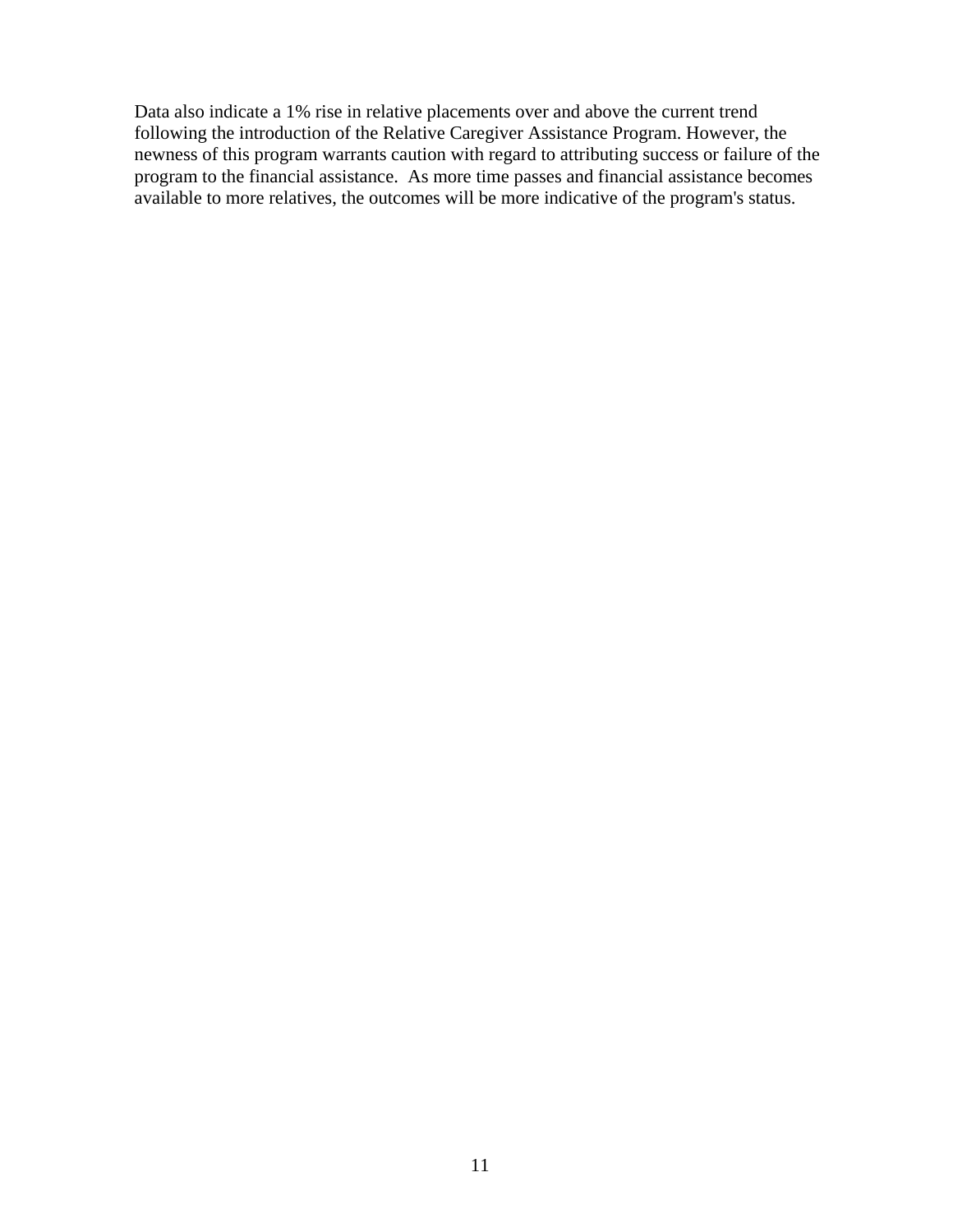### <span id="page-11-0"></span>**APPENDIX A Descriptions of Early Kinship Care Programs and the Family Group Decision Program in Texas**

#### CREST

The Comprehensive Relative Enhancement Support and Training Project (CREST) was started in Bexar County (San Antonio) with a three-year federal adoption opportunity grant. The features of the program included formal group trainings, individualized case management, and limited financial assistance made possible through the grant. The formal group trainings consisted of two 10-week curriculums, one for the relative caregivers and one for the children in the home. The kin curriculum included such topics as stress management, self-esteem, drug addiction, sexual abuse, community resources, discipline and CPS processes. Free childcare was also available during the training sessions.

Specialized Kinship Development Workers were a standard of CREST. These staff served as the caseworker for the kinship family, while other caseworkers attended to the child's needs. It was the goal of the Kinship Development Workers to provide services to the relative caregiver enabling them to successfully meet the child's needs. Aspects of the case management services provided by the Kinship Development Workers included helping access community resources and services such as Temporary Assistance for Needy Families (TANF) and Medicaid; participating in DFPS planning meetings; attending court hearings and school meetings; and providing monthly visits in the kinship home. Kinship Development Workers were also on-call to respond to concerns and crises that might occur within the placement after office hours. Through provision of such one-on-one counseling services, crisis intervention activities, and connecting with resources, Kinship Development Workers were able to build a rapport with families that resulted in more positive kinship experiences.

#### SERAPE

Two major expansions of the CREST program were launched in the fall of 2003. The first included duplicating CREST program services in 25 additional counties in Texas. Although additional Kinship Development Workers were hired, this expansion lacked the financial services initially available through the federal grant that had funded CREST.

The second expansion of CREST occurred with the implementation of the Supporting and Educating Relatives as Placements (SERAPE) program made possible by House Bill 1 (General Appropriations Act, Article II) in the 78th Legislative Session. SERAPE retained all the features of CREST, such as the kin training program and the individualized case management. The added feature of SERAPE was the provision of a one-time integration financial assistance payment of \$1,000 to qualified caregivers upon placement, as well as up to \$500 in annual flexible funds. The integration payment provided some assistance for the purchase of beds, bedding, furniture, clothing, and other "start-up" items that might be needed to support the placement. Among the eligibility requirements were the requirements that there be a relationship to the child through blood, marriage or adoption, legal residency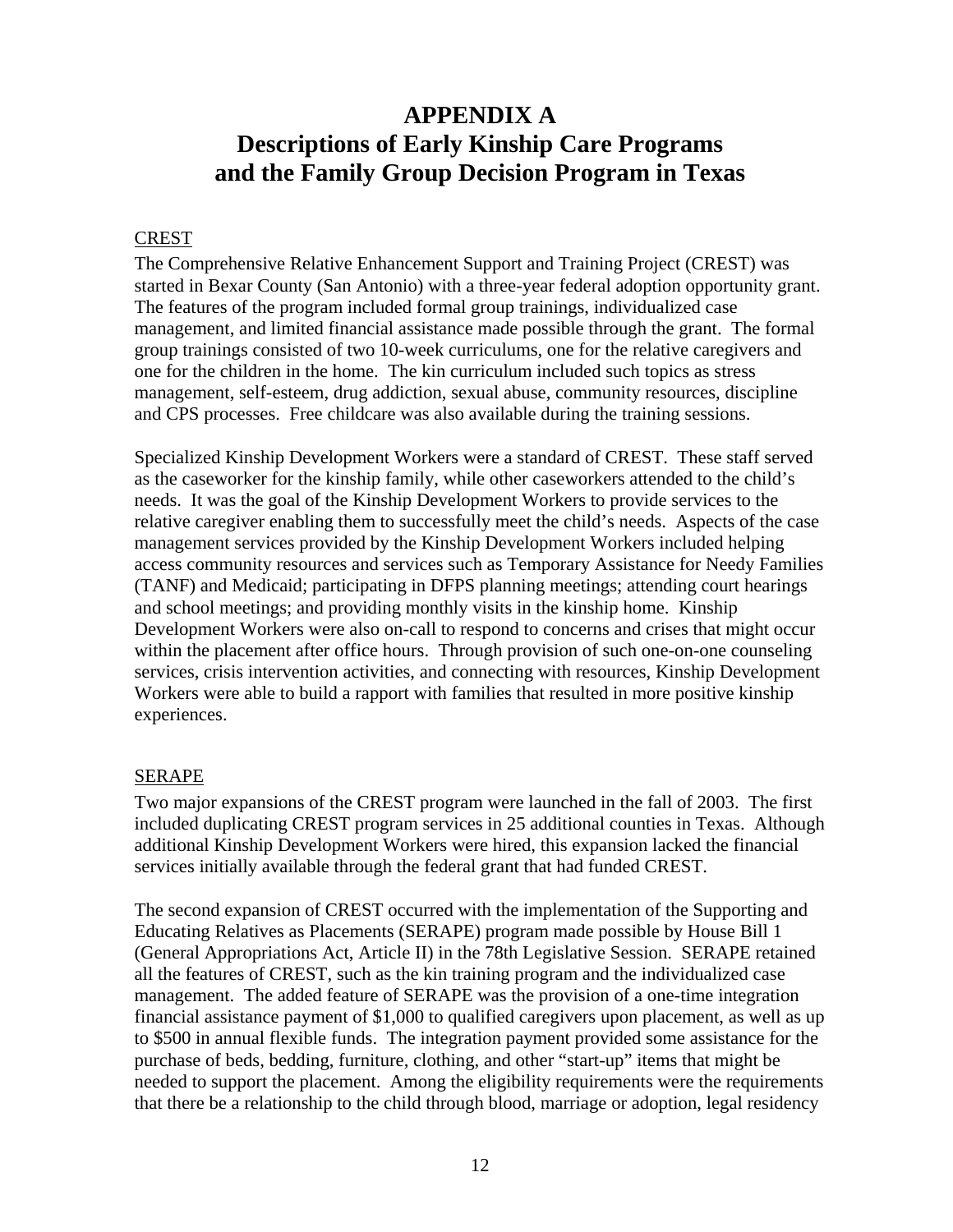<span id="page-12-0"></span>in the United States, and an annual family income at or below 300% of the federal poverty guidelines. The SERAPE program, like the initial CREST program, was confined to a relatively small section of the state and served families in Cameron, Hidalgo, Nueces, Webb, and Willacy Counties.

#### Family Group Decision Making

Family Group Decision Making (FGDM) is an umbrella term used to describe a variety of approaches to working with and engaging families in problem solving. DFPS first incorporated FGDM within the CPS program to allow families to participate as a partner in securing the protection and safety of their children beginning in December 2004. FGDM services are currently provided in all regions across the state. The impact of FGDM on relative placements has been apparent.

Figure 2 illustrates the placement patterns of 1,908 children followed for the agency's evaluation of FGDM. The families of these children experienced a family group conference within the first 30 to 45 days of being in foster care in the 37 counties where FGDM was offered at the time. The leftmost bars on Figure 2 represent the percentage of the 1,908 children in each type of placement prior to the conference. The rightmost bars indicate the percentage of the children in each type of placement after the conference, indicating that after the conference, more children had moved from a foster care placement to a relative placement or had returned home.